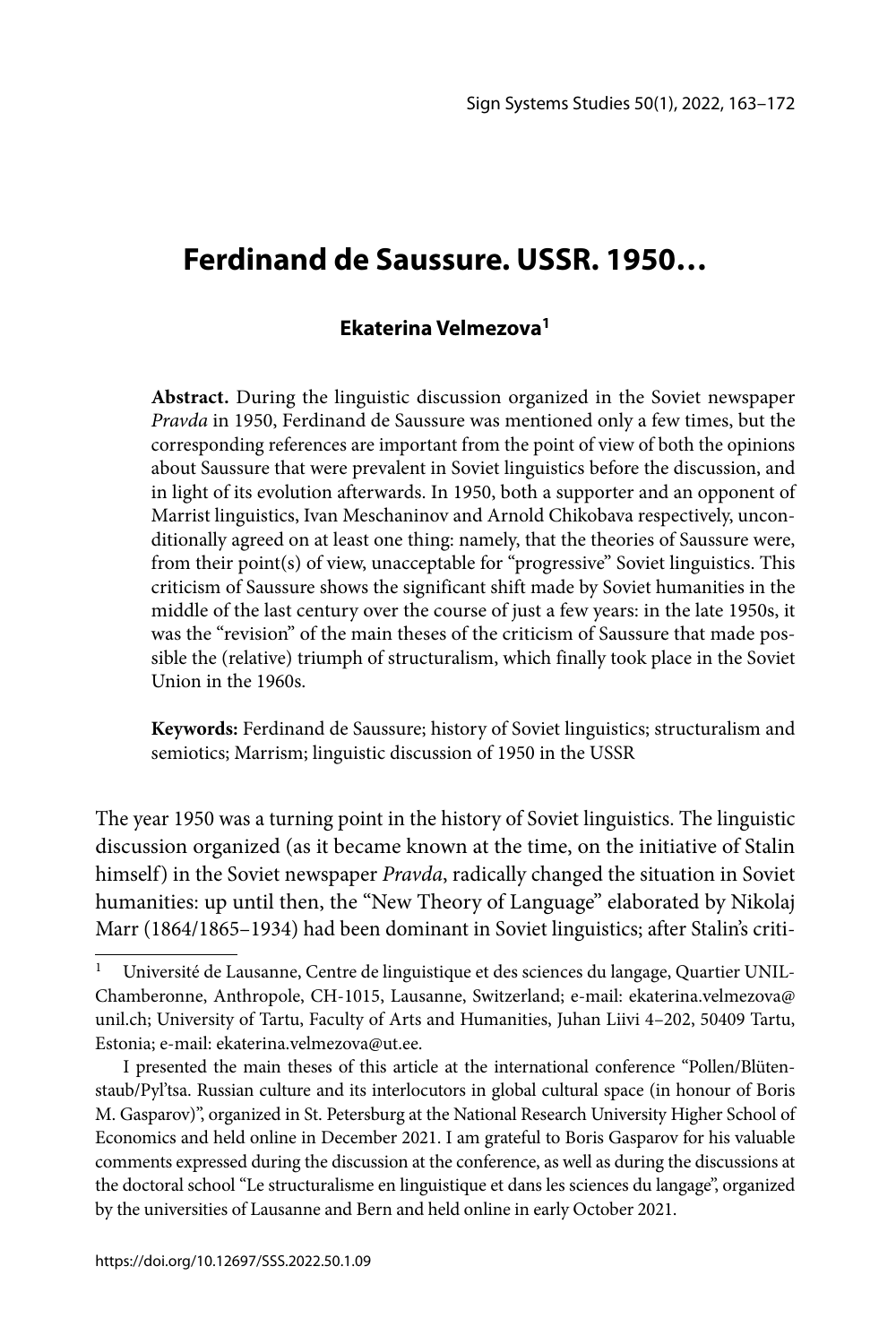cism addressed at Marrism, however, a return to this doctrine became impossible, dividing the history of the humanities in the USSR into a "before" and an "after" 1950. Subsequently, it became possible in the USSR to organize discussions about structuralism, the founder of which is sometimes considered to be Ferdinand de Saussure (see Vel'mezova 2014: 372ff.). In this sense, the 1950 discussion anticipated the (relative) triumph of Saussure and of the *Course in General Linguistics* that followed the discussion in the linguistics of the USSR.<sup>2</sup>

But how exactly did the participants in the 1950 linguistic discussion refer to Saussure and to his intellectual legacy?<sup>3</sup> And how exactly could this affect the further development of Soviet humanities – leading, in particular, to the formation of semiotics in the USSR in the 1960s (in particular, within the framework of the Moscow-Tartu School of Semiotics)?4 The discussion began in *Pravda* on 9 May 1950 in order to address the supposed "unsatisfactory state" (Ot redaktsii 1950) of Soviet linguistics. After the opening of the discussion on 9 May (a Tuesday), the newspaper published articles every subsequent Tuesday by both supporters and opponents of Marr's "New Theory of Language", as well as articles written in attempt to reconcile Marrism with the so-called "traditional linguistics". Stalin himself put an end to the discussion, by sharply criticizing Marrism, on 20 June.

It may seem paradoxical, but with all the obvious interest it generated, the linguistic discussion of 1950 as such has not yet been studied well enough. At present, this linguistic discussion is most often reduced to a "dispute" between Marr and Stalin. Other participants in the discussion seem to be forgotten: their texts were (and still are) much less frequently studied and quoted (an exception to the rule, which occurs more often than others, is the interest regularly expressed in the Georgian linguist Arnold Chikobava [1898–1985], whose explicitly anti-Marrist article opened the discussion in *Pravda* on 9 May).<sup>5</sup> However, the points of view of the other participants in the discussion are no less interesting and, as a rule, are not reducible to unambiguous judgments: the Marrists recognized some shortcomings of the "New Theory of Language"; their opponents did not always agree with each other on everything and could not deny a number of Marr's academic

<sup>&</sup>lt;sup>2</sup> On this point see Chapter 6 in Vel'mezova 2014 and Velmezova 2018a.

<sup>&</sup>lt;sup>3</sup> Concerning the topic "Marr and Saussure", see Gasparov 2021; on general trends in the perception of Saussure's theories in the USSR during the first half of the past century, see Ivanova 2016.

<sup>4</sup> In the context of the interest of Soviet semioticians – participants of the Moscow-Tartu School – in this discussion, see for example the recent study by Trunin (2020).

As an exception to this general tendency, it is worth pointing out the well-known book on Marr and Marrism by Vladimir Alpatov (1991: 168–190); see also Alpatov 2021 on the 1950 discussion in the context of the general situation in Soviet linguistics at that time.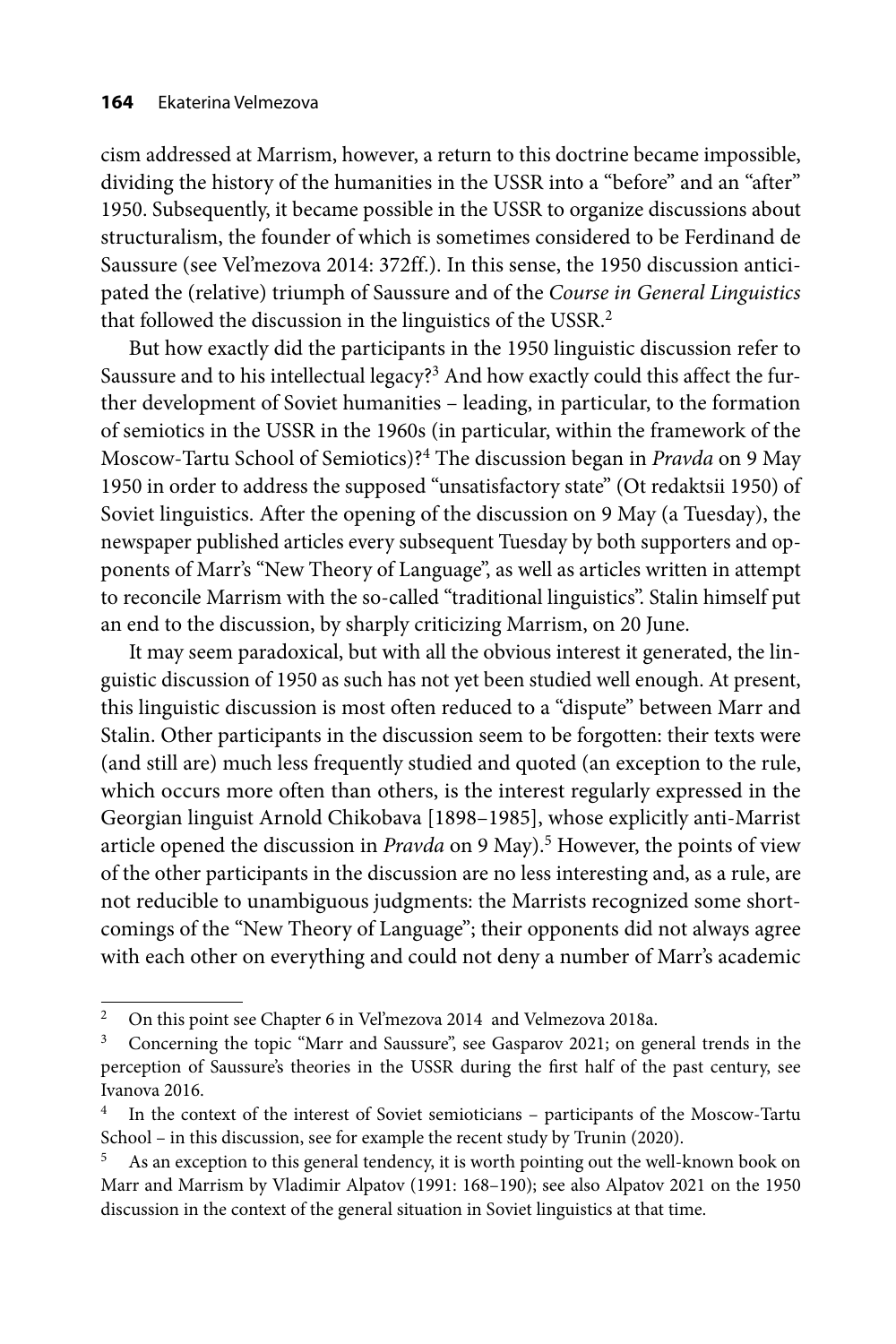achievements. Finally, some of the participants of the discussion tried to take a so-to-say intermediate, "neutral" position, to a certain extent moving closer both to the Marrists as well as their opponents.

From 9 May to 20 June 1950, the following articles were published in *Pravda* (publications continued after 20 June as well, but the discussion ended *de facto* with Stalin's article on 20 June):

9 May (*Pravda*, № 129):

– А. S. Chikobava "*О nekotoryh voprosah sovetskogo yazykoznaniya*" ["On some questions of Soviet linguistics"], pp. 3–5

16 May (*Pravda*, № 136):

– I. I. Meschaninov "*Za tvorcheskoe razvitie naslediya akademika N. Ya. Marra*" ["For the creative development of the heritage of academician N. Ya. Marr"], pp. 3–4

23 May (*Pravda*, № 143):

- N. S. Chemodanov "*Puti razvitiya sovetskogo yazykoznaniya*" ["Ways of development of Soviet linguistics"], p. 3
- B. А. Serebrennikov "*Оb issledovatel'skih priemah N. Ya. Marra*" ["On N. Ya. Marr's research methods"], pp. 3–4
- G. D. Sanzheev "*Libo vpered, libo nazad*" ["Either forward or backward"], p. 4

30 May (*Pravda*, № 150):

- F. P. Filin "*Protiv zastoya, za razvitie sovetskogo yazykoznaniya*" ["Against stagnation, for the development of Soviet linguistics"], p. 3
- G. А. Kapantsyan "*О nekotoryh obschelingvisticheskih polozheniyah N. Marra*" ["On some general linguistic theses of N. Marr"], pp. 3–4
- А. I. Popov "*Nazrevshie voprosy sovetskogo yazykoznaniya*" ["Topical issues in Soviet linguistics"], p. 4

6 June (*Pravda*, № 157):

– V. V. Vinogradov "*Razvivat' sovetskoe yazykoznanie na osnove marksistsko-leninskoj teorii*" ["Developing Soviet linguistics on the basis of Marxist-Leninist theory"], рp. 3–4

13 June (*Pravda*, № 164):

– L. А. Bulahovskij "*Na putyah materialisticheskogo yazykoznaniya*" ["On the paths of materialistic linguistics"], р. 3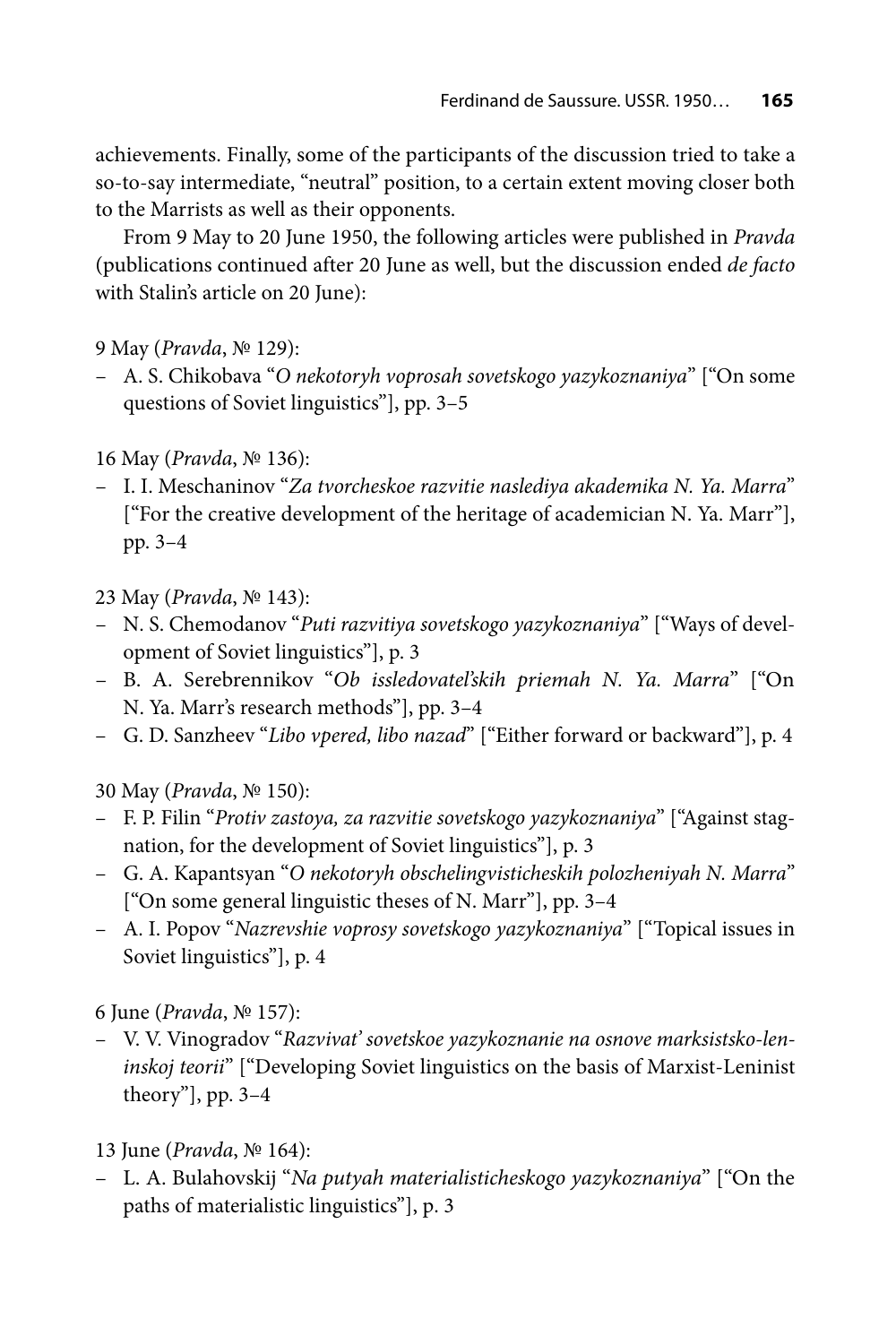- S. D. Nikiforov "*Istoriya russkogo yazyka i teoriya N. Ya. Marra*" ["The history of the Russian language and N. Ya. Marr's theory"], р. 4
- V. D. Kudryavtsev "*K voprosu o klassovosti yazyka*" ["On the question of the class nature of language"], р. 4

20 June (*Pravda*, № 171):

- I. V. Stalin "*Otnositel'no marksizma v yazykoznanii*" ["About Marxism in linguistics"], рp. 3–4
- P. Ya. Chernyh "*K kritike nekotoryh polozhenij 'novogo ucheniya o yazyke*'" ["To the criticism of some theses of the 'new theory of language'"], р. 46

Ferdinand de Saussure is mentioned only a few times by these linguists, but these references are very important from the point of view of both the opinions about Saussure that were prevalent in Soviet linguistics before the discussion, and in light of its evolution afterwards.

Saussure's name was mentioned only four times in the discussion: twice in the article written by the anti-Marrist Arnold Chikobava published on 9 May, and also twice in the subsequent article by Ivan Meschaninov, a follower and student of Marr, published on 16 May. In addition, the same article by Meschaninov mentions the *Course in General Linguistics* published under the name of Saussure (as for the majority of Soviet linguists at the time, and linguists worldwide, there was an established equivalence between Saussure and this famous work published under his name). Thus only two out of the fourteen authors of the articles published in *Pravda* as a part of the discussion before Stalin's intervention on 20 June mentioned Saussure and this occurred in only two articles. While this is not much, the fact that he was referenced at all seems remarkable. The fact is that the articles by Chikobava and Meschaninov were published by *Pravda* at the very beginning of the discussion when it was completely impossible as yet to predict its outcome and when both sides were clearly sincere in believing in the possibility of their point of view gaining the upper hand – hence their efforts to present their arguments as clearly as possible.7

<sup>&</sup>lt;sup>6</sup> As can be seen, among the participants in the discussion there were some researchers whose names are widely known even now (for example, Ivan Ivanovich Meschaninov [1883– 1967] and Viktor Vladimirovich Vinogradov [1894/1895–1969]), and some who are much less well known today.

In general, this spirit of uncertainty about the outcome of the discussion would continue later; however, at the very beginning of the discussion the result was not certain for the majority of its participants.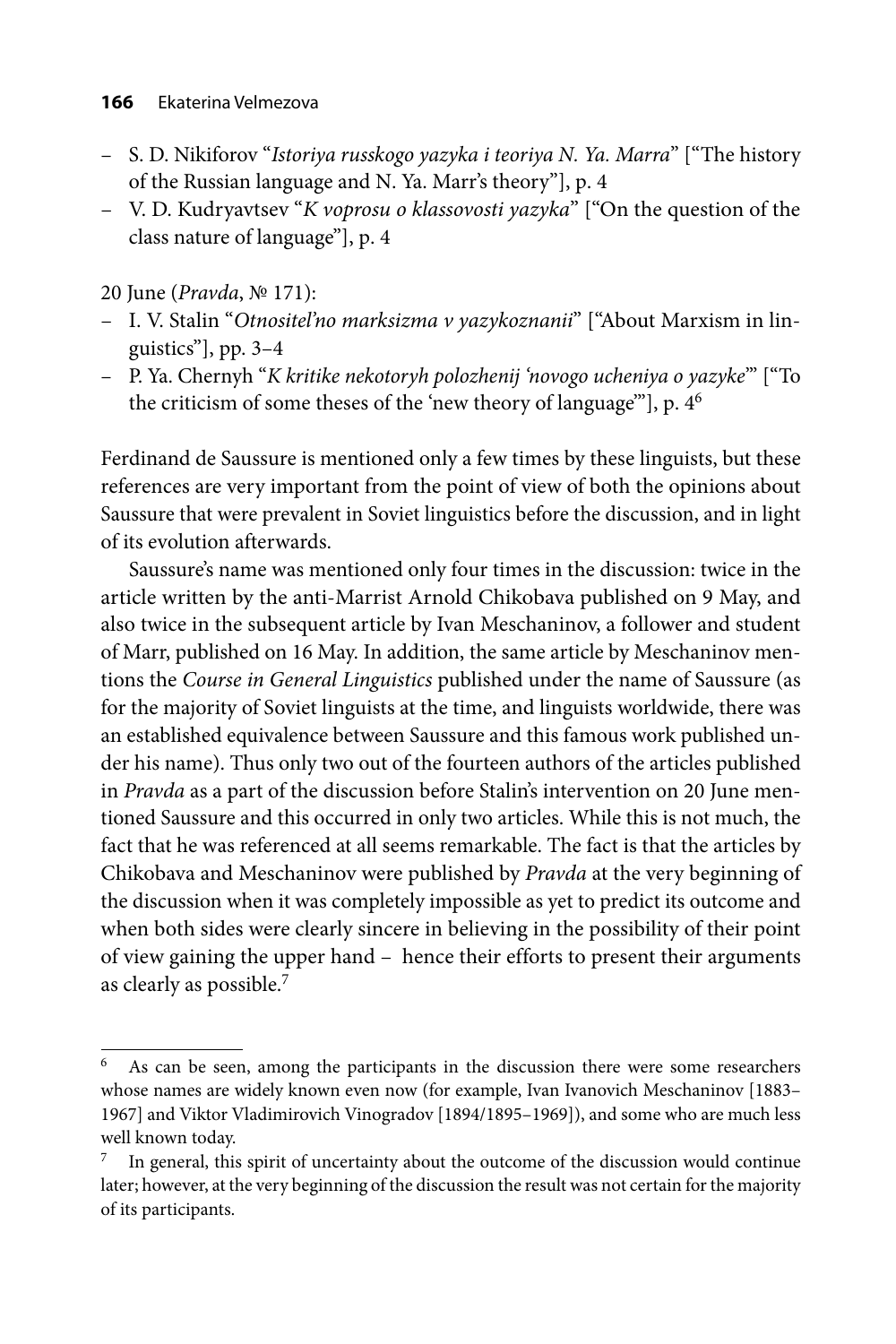In what contexts was Saussure's name mentioned in the linguistic discussion of 1950? In order to be opponents on certain issues, the corresponding participants needed to have quite a lot in common in their views and judgments. In this particular case, both a supporter and an opponent of Marrist linguistics, Meschaninov and Chikobava respectively, adhered to diametrically opposed views on how exactly Soviet linguistics should develop, yet agreed unconditionally on at least one thing: namely, that the theories of Ferdinand de Saussure were, from their point(s) of view, unacceptable for "progressive" Soviet linguistics. Therefore, the name of Saussure always appears in an exclusively critical context.

In particular, in the article by Chikobava that opened the discussion, the connotations of Saussure's name were purely negative. At the very end of this article, Saussure's theories were declared to belong to the "bourgeois" Western linguistics, which was opposed to Soviet language science:

> The facts of the history of languages should be illuminated by the method of materialistic dialectics; this is the only method of Soviet science in general, and of linguistics in particular. Only such a history of languages will be truly scientific. The Soviet history of language, the materialistic history of language, is contrasted with any other history of language, explained idealistically – be it Vossler's understanding, according to which the cause of change is the spirit [*duh*], be it the positivist interpretation, when the psychological sociology of Durkheim acts as the basis of linguistics (Meillet), or when linguistics is declared a part of social psychology (Saussure). (Chikobava 1950: 5)

Marr, in the opinion of Chikobava, was no good as a scientist, partly because he could not formulate a real criticism of Saussure:

> Marr's Japhetic theory [as the Marrist "New Theory of Language" is sometimes referred to, E. V.] does not provide a genuine criticism of the fundamental foundations of idealistic linguistics. Declaratively taking up arms against idealism in general, Marr the academician does not say a word about psychologism – about this main source of idealism in the most influential currents of the Indo-European studies (the Neogrammarian direction – Paul, French sociologism – Saussure, Meillet). Vossler's militant idealism remains completely unnoticed. Neither the question of formalism in grammar nor that of the means of overcoming it are at all touched upon. As a matter of fact, there is no real struggle against particular idealistic currents in the Japhetic theory of Marr the academician. This is understandable, since according to Marr's Japhetic theory the struggle is waged in the name of elemental analysis,<sup>8</sup> in the name of stadial classification, and since Marr

<sup>8</sup> One of Marr's aims was to discover, in all the words of every language, the traces of four primitive "elements" which, according to him, gave birth to the human languages in general.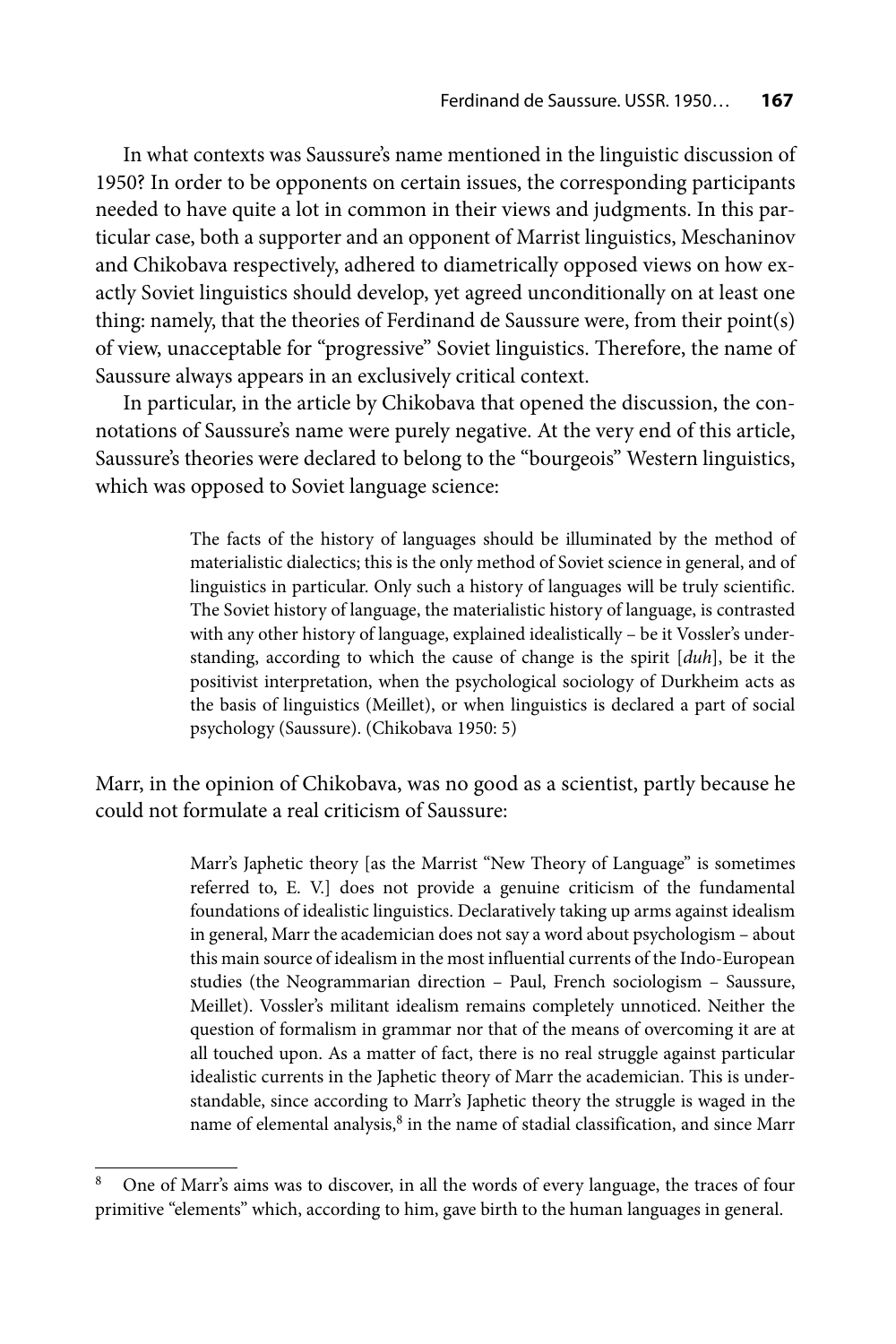#### **168** Ekaterina Velmezova

the academician himself could not rise to the correct understanding of Marxism-Leninism. (Chikobava 1950: 5)

Here it is interesting to pay attention to the word 'formalism': "formalism in grammar and [...] the means of overcoming it." Criticism of "Saussure the formalist" (as he was then called) was accompanied by the 1933 publication in the USSR of the *Course in General Linguistics* (Saussure 1933). In the comments to this book written by the first female professor of linguistics in the USSR, Rosaliya Osipovna Shor (1894–1939) (Shor 1933), in its introduction written by Dmitrij Nikolaevich Vvedenskij (1890–1968) (Vvedenskij 1933), as well as in other works published at the time, Saussure was often blamed precisely for "formalism". In this context, the word referred to a number of parameters that opposed the *Course in General Linguistics* to the more "advanced" (as seen at that time) Soviet linguistics. Namely, it was the question of the Saussurian concept of a negatively – "formally" – defined *value* (Fr. *valeur*), which would later be used as a basis for a number of semiotic theories, as well as the question of related postulates about the separation of language from thought, from the history of material culture and social basis, which led to Saussure's lack of interest in the study of historical semantics.<sup>9</sup>

Therefore, the attitude towards Saussure "the formalist" and – maybe to an even greater extent – the peculiarities of the public expression of this attitude became a kind of litmus test in the USSR of the 1950s that determined the degree of "Sovietness" of certain linguistic theories. That is, the "correct" criticism of Saussure in the works of Soviet linguists became a kind of a "test for Sovietness". This is how the topic "Saussure and Soviet Linguistics" was presented in Chikobava's article – of course, this topic was secondary, or even tertiary, in relation to the main objective of Chikobava's text: to elaborate a criticism of Nikolaj Marr's theories.

However, the same idea – according to which a Soviet linguist is made truly Soviet only by having convincingly criticized and confronted Saussure – is also reproduced in the article written by Chikobava's opponent and Marr's supporter Ivan Meschaninov. Marr's theories were believed to be correct precisely because they were opposed to Saussure's theories, thus entering into confrontation with them:

> The language form, says Marr, cannot be understood without taking into account its content, its social significance. Neither words nor grammatical forms appear by themselves, since language is created by the social environment and is conditioned

<sup>9</sup> See Velmezova 2018b. Cf. also the review, by Georgij Danilov, of the *Course in General Linguistics* published in Russian: Danilov 1933 (French translation: Danilov 2016[1934]), as well as, unfortunately, an incompletely preserved review by M. M. Koenigsberg, written ten years earlier, in 1923: [Kenigsberg] 2016.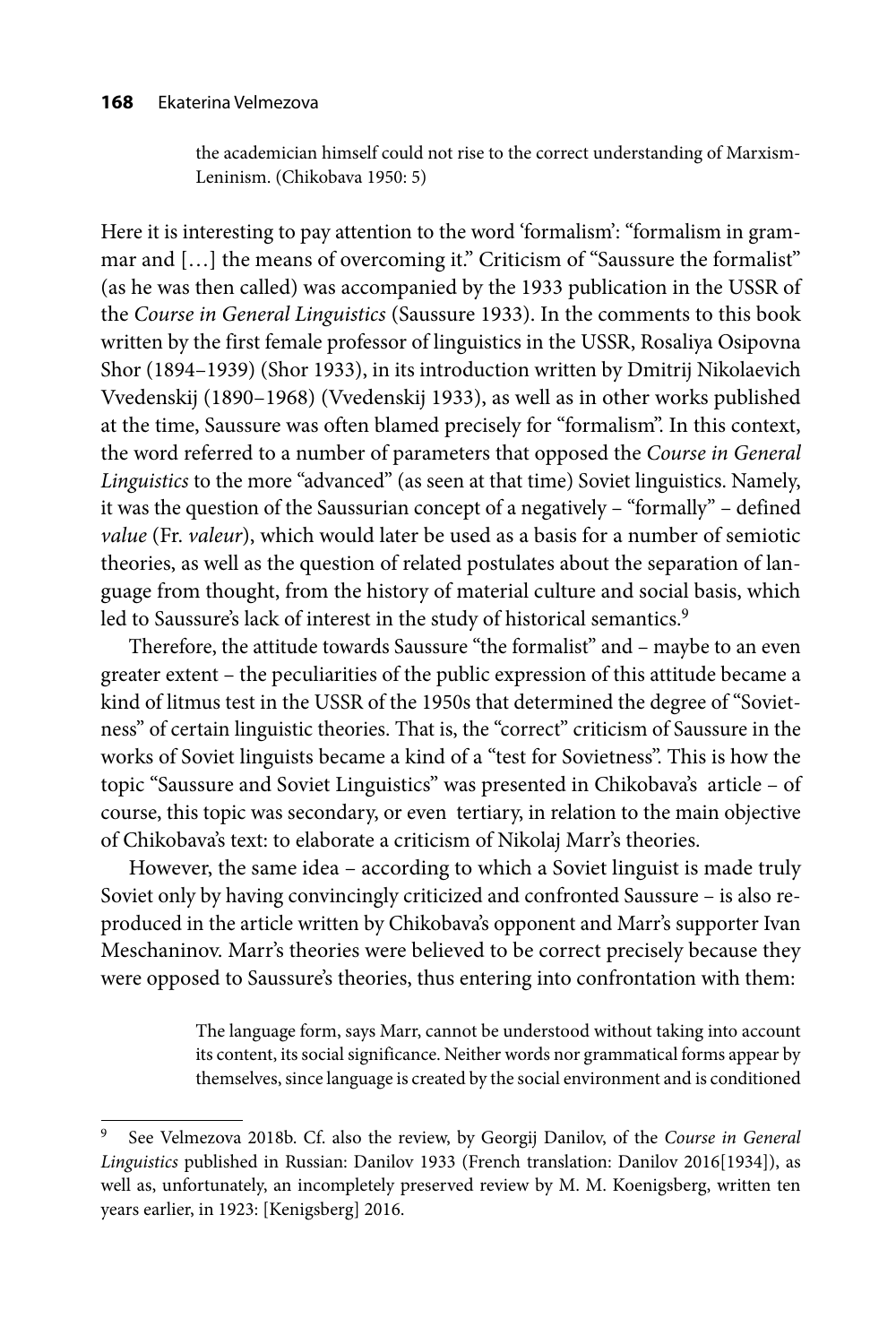by it in its changes. In this way, the basic thesis of the leading figure of bourgeois linguistics – Ferdinand de Saussure, who sharply opposes the external linguistics to the internal one – is still fundamentally rejected today. This division is typical of formal linguistics.10 Questions about how language arose, how and by whom it develops (external linguistics), are not of interest to the bourgeois scientist. For a Soviet linguist, who recognizes that language is the most important means of communication, an instrument of development and struggle, such an approach to language is absolutely unacceptable. The merit of Marr is that he was the first among linguists to educate his students and followers in this critical attitude to the outdated views of the foreign science. (Meschaninov 1950: 3)

As Meschaninov would have it, Chikobava, on the contrary, as an opponent of the "New Theory of Language," revealed his "bourgeois essence" by the fact that he was in many ways close to Saussure:

> Marr, putting forward a social basis in the formation and development of languages, approaching language as a real consciousness, categorically objects to the sign theory in linguistics, while Chikobava, even disregarding Lenin's criticism of the sign theory, completely adheres to it. He recognizes that language is a system of signs used by a certain linguistic community as a means of communication (Vol. II, p. 144). Here Chikobava approaches not Marr, but the founder of the new bourgeois doctrine of language, de Saussure, almost repeating his words: "language, as we define it, is a homogenous phenomenon as to its nature: it is a system of signs…", "language is a system of signs…" ("Kurs obschej lingvistiki", Russian translation, 1933, р. 39, 40). (Meschaninov 1950: 4)

Here Meschaninov mentions "sign theory". In fact, in his 1908 work *Materialism and Empirio-criticism* Lenin (1870–1924) criticized the supporters of Ernst Mach (1838–1916) for their adherence to the theory according to which human sensations and representations are not copies (images or representations) of reality (that is, of actually existing objects and natural processes), but rather conventional signs, symbols, "hieroglyphs".<sup>11</sup> If, in this regard, we return to the criticism of Saussure's theories, then the sign – in this particular case, the linguistic sign – is inherently conventional (as is articulated in the *Course in General Linguistics*): its "value" is determined exclusively negatively, by its relation to other signs. This was precisely the basis of the corresponding criticism of Saussure in the USSR.

As mentioned above, after the discussion Marrism lost its hegemonic position in the USSR; however, the discussion hardly exerted any influence on the attitude towards Saussure, criticized during the discussion for his "formalism" and for the

<sup>&</sup>lt;sup>10</sup> Note that Saussure is again blamed for his "formalism".

<sup>&</sup>lt;sup>11</sup> Lenin 1984[1909]. See also Patrick Sériot's article published in this issue (Sériot 2022).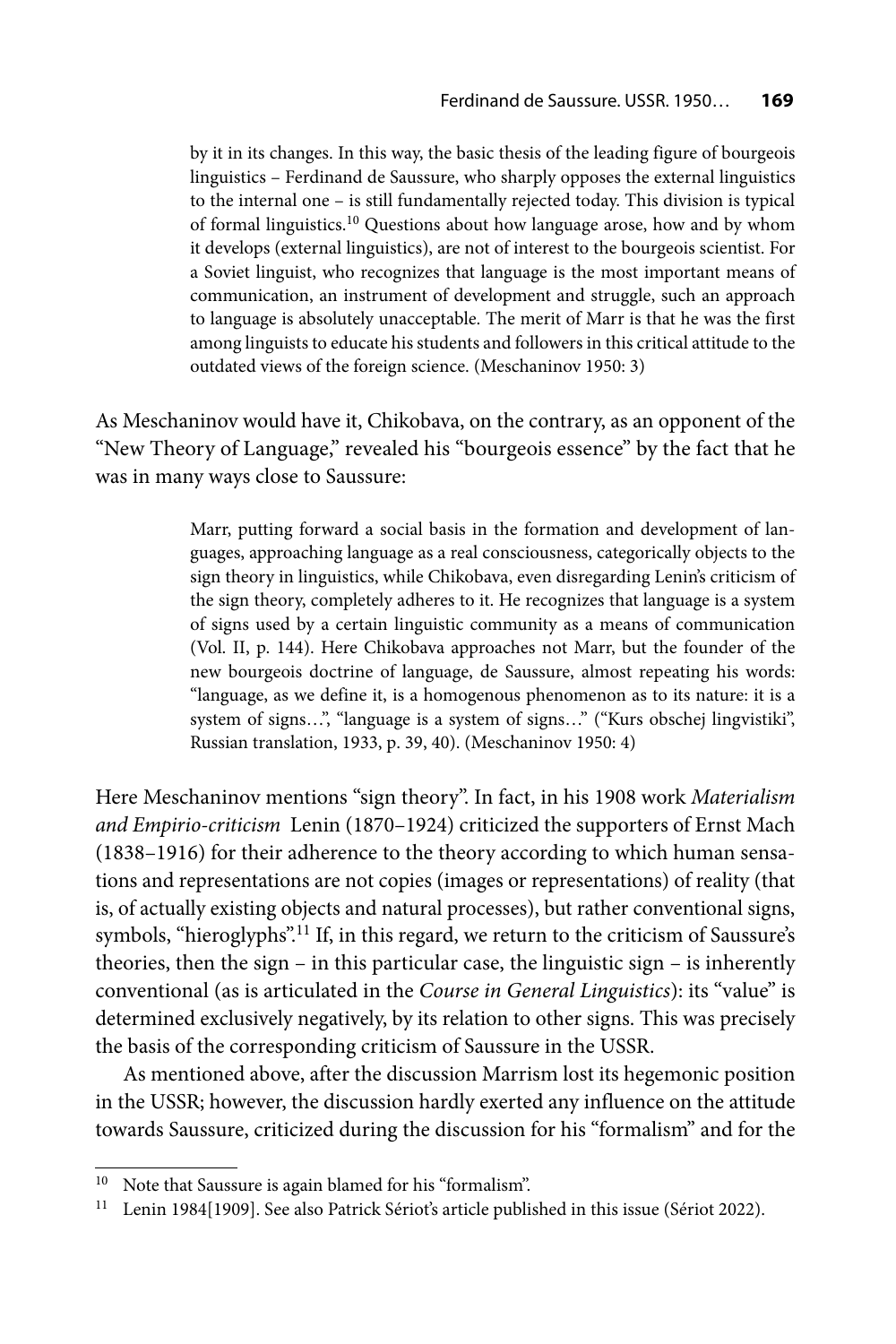idea of the conventionality of signs in the context of a negative understanding of the concept of value. On the contrary, everything changed after Stalin's death in 1953, as well as after the 20th Congress of the Communist Party in 1956, which made possible the arrival of structuralist theories in the Soviet Union. They came to the USSR with a considerable delay: in the West, many structuralist currents were, by this time, almost beginning to decline, giving way to new trends, in particular to generativism. Structuralism (which at first, in the USSR, was not strictly differentiated from semiotics as one can see, for example, in the early works of Juri Lotman) was largely based on the idea of the conventionality and the arbitrariness of linguistic signs (at least, of the majority of linguistic signs), which was directly associated with a negative understanding of the concept of "value".

The criticism of Saussure in the 1950 discussion by both supporters and opponents of the "New Theory of Language" shows a significant shift in Soviet humanities in the middle of the last century over the course of just a few years: in the late 1950s, it was the "revision" of the main theses of the criticism of Saussure that made possible the triumph of structuralism,<sup>12</sup> which finally took place in the Soviet Union in the 1960s, and thanks to which the Moscow-Tartu semiotic school was ultimately formed. Paradoxically, Moscow-Tartu semiotics was not only directly related to structuralism, but to some extent also to the current of semiotics which reflected the holistic approach inherent in Marrism.<sup>13</sup> This topic, however, merits a separate study of its own.

# **References**

- Alpatov, Vladimir Mihajlovich 1991. *Istoriya odnogo mifa. Marr i marrizm*. Moscow: Nauka, Glavnaya redaktsiya vostochnoj literatury.
- Alpatov, Vladimir 2020. La linguistique soviétique en 1950. In: Vel'mezova, Еkaterina (sost. i red.)/Velmezova, Ekaterina (éd.), *Diskussiya po voprosam yazykoznaniya 1950 goda: 70 let spustya/La discussion linguistique de 1950: 70 ans après* (Epistemologica et historiographica linguistica Lausannensia 2), 19–73.
- Chikobava, Arnold Stepanovich 1950. О nekotoryh voprosah sovetskogo yazykoznaniya. *Pravda* 9.05.1950: 3–5.
- Danilov, Georgij Konstantinovich 1934. Yazykovedy Zapada [F. Sossyur. Kurs obschej lingvistiki. Perevod A. Suhotina pod red. i s primech. R. Shor. Vvodnaya stat'ya N. Vvedenskogo. Sotsekgiz. М(oscow) 1934]. *Za kommunisticheskoe prosveschenie* 26.09.1934, 222: 3.

<sup>&</sup>lt;sup>12</sup> Although, as it is now becoming clear, this triumph was rather relative: many Soviet linguists never accepted structuralist theories.

<sup>13</sup> See Chapter 4 in Part 3 of Velmezova 2007.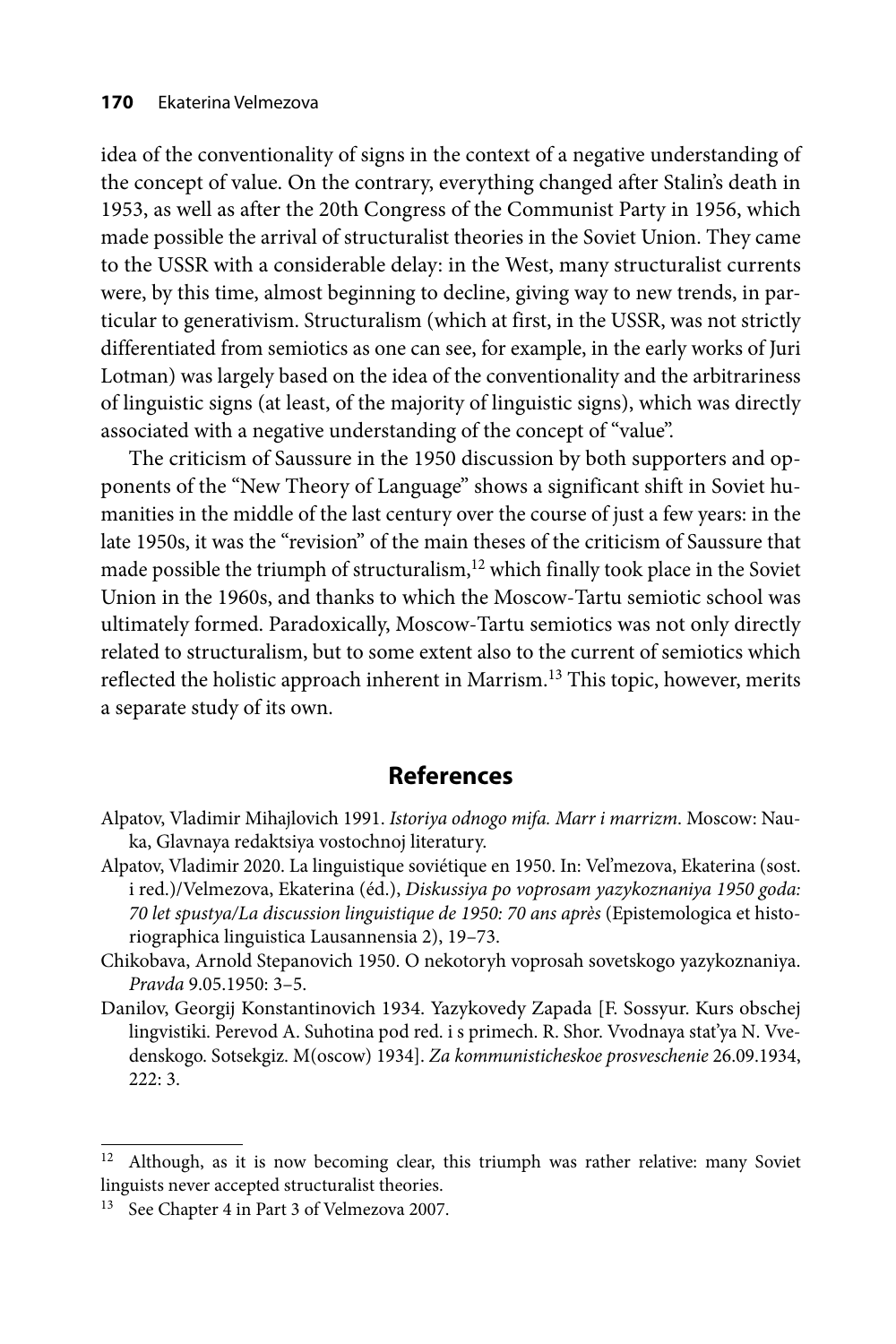- Danilov, Georgij 2016[1934]. Les linguistes d'Occident (compte rendu de l'édition russe [1933] du *Cours de linguistique gén*érale de F. de Saussure). In: Velmezova, Ekaterina; Moret, Sébastien (éds), *Rozalija Šor (1894–1939) et son environnement académique et culturel* (Cahiers de l'ILSL 47), 243–262.
- Gasparov, Boris Mihajlovich 2021. Marr i Sossyur: sto let spustya. *Voprosy yazykoznaniya*  1: 104–120. https://doi.org/10.31857/0373-658X.2021.1.104-120
- Ivanova, Irina 2016. F. de Saussure lu par les linguistes soviétiques des années 1920–1930. In: Velmezova, Ekaterina; Moret, Sébastien (éds), *Rozalija Šor (1894–1939) et son environnement académique et culturel* (Cahiers de l'ILSL 47), 243–262.
- [Kenigsberg, Maksim Maksimovich] 2016. Le premier compte rendu russe du *Cours de linguistique gén*érale de F. de Saussure. In: Velmezova, Ekaterina; Moret, Sébastien (éds), *Rozalija Šor (1894–1939) et son environnement académique et culturel* (Cahiers de l'ILSL 47), 313–317.
- Lenin, Vladimir Il'ich 1984[1909]. М*aterializm i empiriokrititsizm. Kriticheskie zametki ob odnoj reaktsionnoj filosofii*. Moscow: Politizdat.
- Meschaninov, Ivan Ivanovich 1950. Za tvorcheskoe razvitie naslediya akademika N. Ya. Marra. *Pravda* 16.05.1950: 3–4.
- Ot redaktsii, 1950. Ot redaktsii. *Pravda* 9.05.1950: 3.
- Saussure, Ferdinand de 1933 = Sossyur, Ferdinand de, *Kurs obschej lingvistiki*. Moscow: ОGIZ, SOTSEKGIZ.
- Sériot, Patrick 2022. Is language a system of signs? Lenin, Saussure and the theory of hieroglyphics. *Sign Systems Studies* 50(1): 143–162. https://doi.org/10.12697/SSS.2022.50.1.08
- Shor, Rozaliya Оsipovna 1933. Primechaniya. In: Sossyur, Ferdinand de, *Kurs obschej lingvistiki*. Moscow: ОGIZ, SOTSEKGIZ, 208–260.
- Trunin, Mihail 2020. Jurij Lotman à propos du dialecte de Koursk-Orel: aux origines de la célèbre faute du Staline-linguiste. In: Vel'mezova, Еkaterina (sost. i red.)/Velmezova, Ekaterina (éd.), *Diskussiya po voprosam yazykoznaniya 1950 goda: 70 let spustya*/*La discussion linguistique de 1950: 70 ans après* (Epistemologica et historiographica linguistica Lausannensia 2), 109–117.
- Velmezova, Ekaterina 2007. *Les lois du sens: la sémantique marriste*. Berne: Peter Lang.
- Velmezova, Ekaterina 2018a. Le triomphe du structuralisme et le triomphe du "Cours de linguistique générale" en URSS dans les années 1950-1960. In: Bruno, Marcello Walter; Chiricò, Donata; Cimatti, Felice; Cosenza, Giuseppe; De Marco, Anna; Fadda, Emanuele; Lo Feudo, Giorgio; Mazzeo, Marco; Stancati, Claudia (a cura di), *Linguistica e filosofia del linguaggio: Studi in onore di Daniele Gambarara*. Milan: Mimesis, 525–533.
- Velmezova, Ekaterina 2018b. "Saussure le formaliste" dans les commentaires à la première édition russe du "Cours de linguistique générale" (1933). In: Xanthos, Aris; Surcouf, Christian (éds), *Mélanges offerts en hommage à Marianne Kilani-Schoch* (Cahiers de l'ILSL 56), 277–290.
- Vel'mezova, Ekaterina Valer'evna 2014. *Istoriya lingvistiki v istorii literatury*. Moscow: Indrik.
- Vvedenskij, Dmitrij Nikolaevich 1933. Ferdinand de-Sossyur i ego mesto v lingvistike. In: Sossyur, Ferdinand de, *Kurs obschej lingvistiki*. Moscow: ОGIZ, SOTSEKGIZ, 5–21.